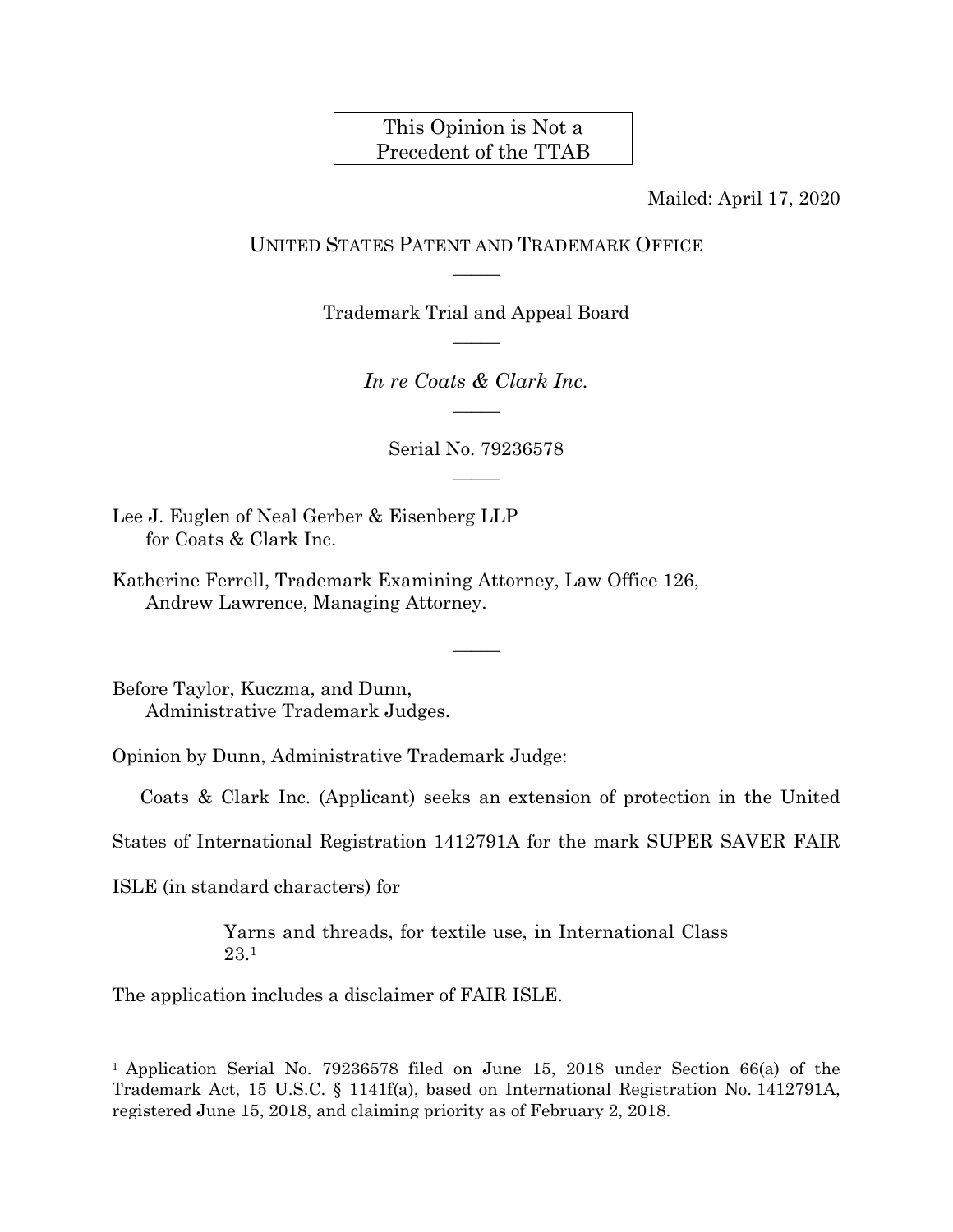The Trademark Examining Attorney refused registration under Section 2(d) of the Trademark Act, 15 U.S.C. § 1052(d), on the ground that Applicant's mark, as applied to the goods identified in the application, so resembles the mark FAIR ISLE (in standard characters) for "knitting yarn; yarn; hand knitting yarns," in International Class 23 and "crochet hooks; crochet needles; knitting counters; knitting implements, namely, stitch holders; knitting implements, namely, stitch markers; knitting needles; hand-knitting needles," in International Class 26,<sup>2</sup> on the Supplemental Register as to be likely to cause confusion, to cause mistake, or to deceive.

When the refusal was made final, Applicant appealed and requested reconsideration. After the Examining Attorney denied the request for reconsideration, the appeal was resumed. We reverse the refusal to register.

#### **I. Evidentiary Issue**

 $\overline{a}$ 

The Examining Attorney's objection to evidence attached to Applicant's brief as untimely is sustained and this evidence has not been considered. Trademark Rule 2.142(d).

#### **II. Likelihood of Confusion Analysis**

Section 2(d) of the Trademark Act prohibits registration of a mark that "so resembles a mark registered in the Patent and Trademark Office" as to be likely, when used on or in connection with the goods or services of the applicant, to cause confusion, mistake, or deception. 15 U.S.C. § 1052(d). Marks registered on the

<sup>2</sup> Registration No. 5258016, issued August 1, 2017 on the Supplemental Register alleging January 21, 2017 as its dates of first use anywhere and in commerce.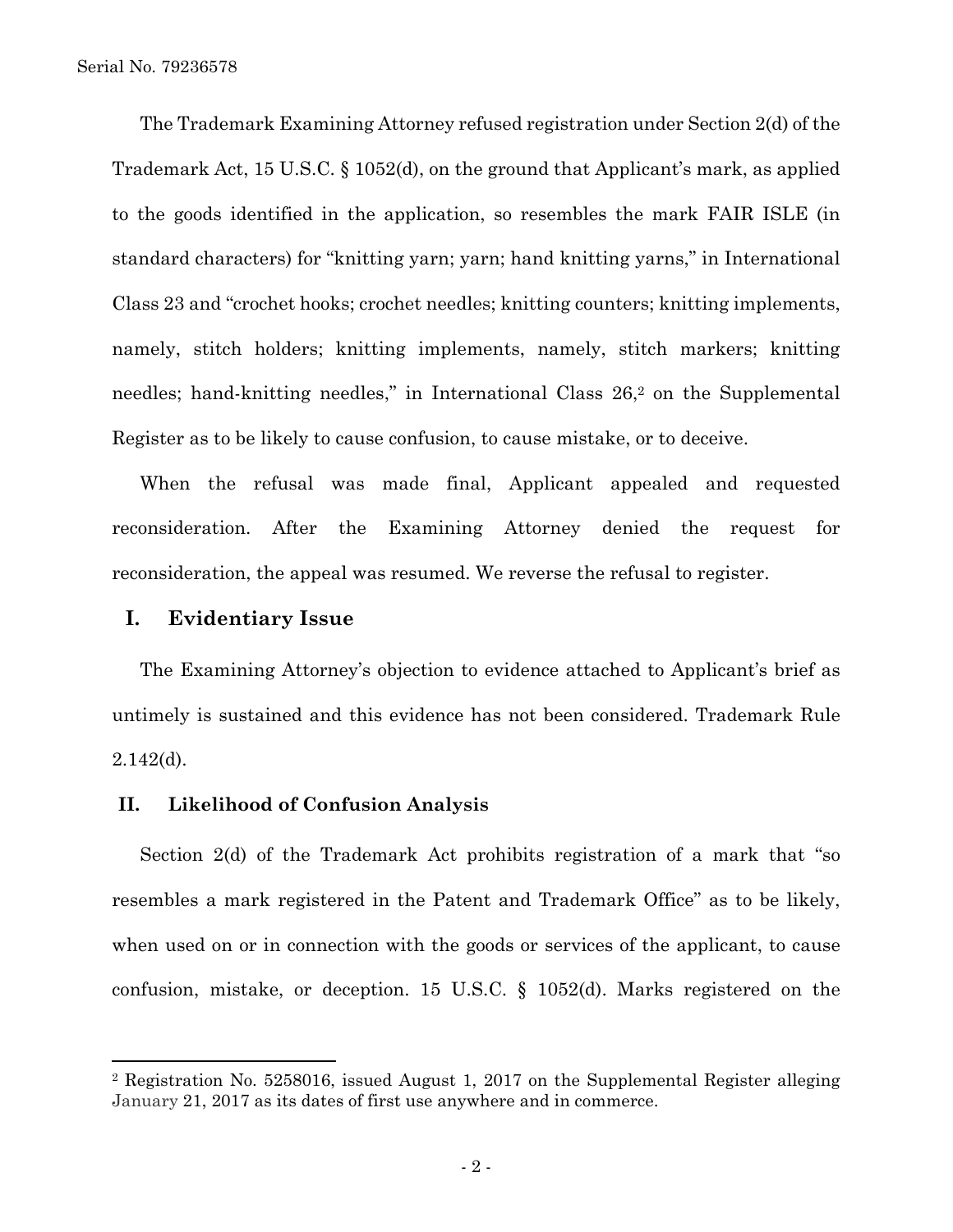Supplemental Register are "marks registered in the Patent and Trademark Office" and may be used as a basis for refusing registration under Section 2(d) due to a likelihood of confusion. *Id.*; *In re Research & Trading Corp.*, 793 F.2d 1276, 230 USPQ 49, 49 (Fed.Cir.1986); *In re Morinaga Nyugyo Kabushiki Kaisha*, 120 USPQ2d 1738, 1743 (TTAB 2016). While the strength of the cited mark is always relevant to assessing the likelihood of confusion, the citation of registrations on the Supplemental Register does not involve a different test for likelihood of confusion. *See In re The Clorox Co.*, 578 F.2d 305, 198 USPQ 337, 341 (CCPA 1978) ("[n]o reason exists, however, for the application of different standards to registrations cited under 2(d)."); *In re Morinaga Nyugyo Kabushiki Kaisha*, 120 USPQ2d at 1744 ("there is no categorical rule that citation of registrations on the Supplemental Register is limited to registrations of 'substantially identical' marks for 'substantially similar goods'").

Our determination of likelihood of confusion under Section 2(d) is based on an analysis of all probative facts in the record that are relevant to the likelihood of confusion factors set forth in *In re E.I. DuPont de Nemours & Co.*, 476 F.2d 1357, 177 USPQ 563, 567 (CCPA 1973). *See also In re Majestic Distilling Co*., 315 F.3d 1311, 65 USPQ2d 1201, 1203 (Fed. Cir. 2003). We must consider each relevant *DuPont* factor for which there is evidence or argument. *See In re Guild Mortg. Co.,* 912 F.3d 1376, 129 USPQ2d 1160, 1162-63 (Fed. Cir. 2019). In considering the evidence of record on these factors, we keep in mind that "[t]he fundamental inquiry mandated by Section 2(d) goes to the cumulative effect of differences in the essential characteristics of the goods and differences in the marks." *Federated Foods, Inc. v. Fort Howard Paper Co.*,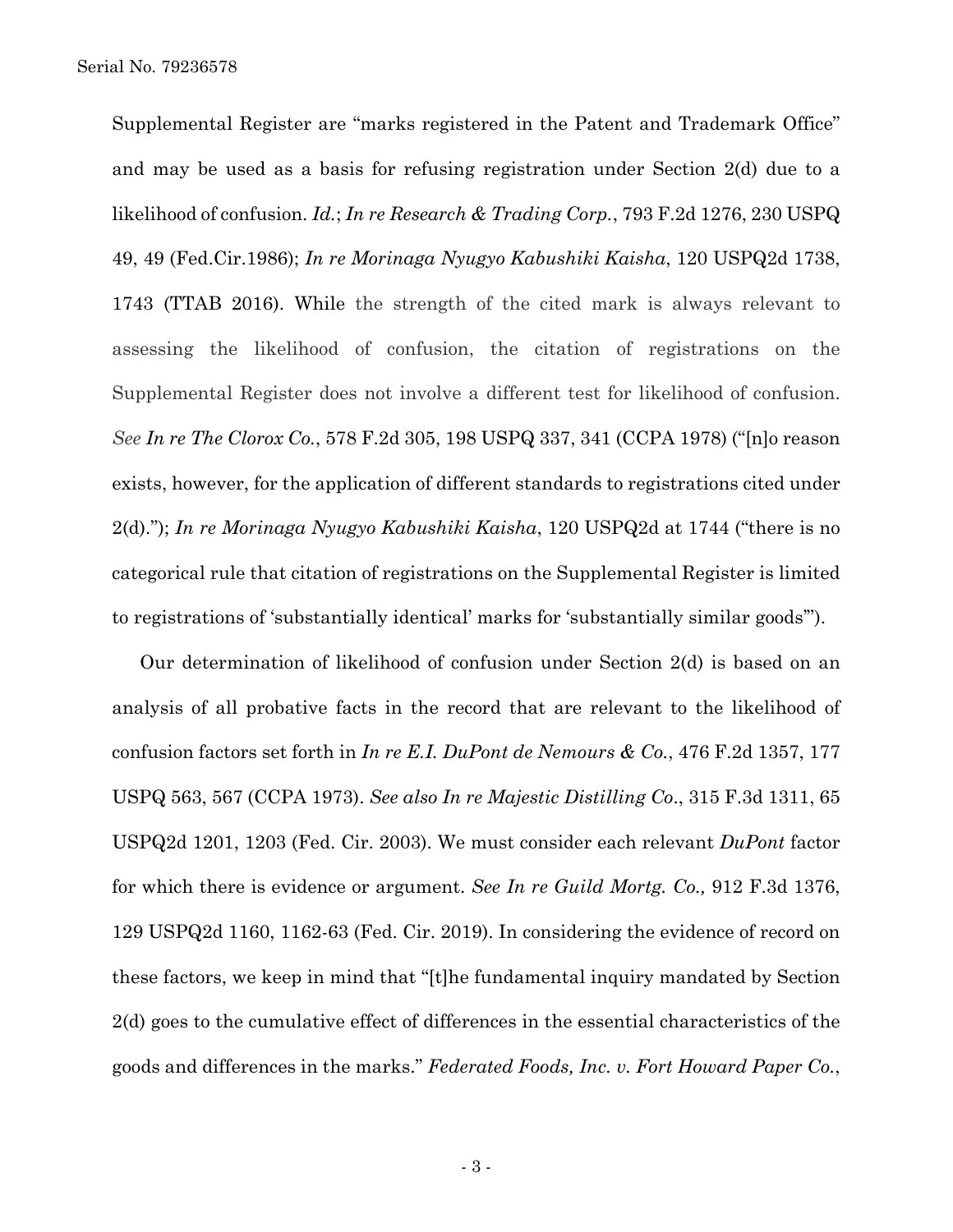544 F.2d 1098, 192 USPQ 24, 29 (CCPA 1976); *In re i.am.symbolic, llc*, 127 USPQ2d 1627, 1628 (TTAB 2018).

#### **A. Similarity or Dissimilarity of the Goods and Channels of Trade**

We turn to the *DuPont* factors regarding the similarity or dissimilarity of the respective goods (second factor) and channels of trade, including prospective purchasers (third factor). When determining whether goods are related, we must consider the goods as they are identified in the respective identification of goods in the application and cited registration. *Paula Payne Products v. Johnson Publishing Co.,* 473 F.2d 901, 177 USPQ 76, 77 (CCPA 1973) ("Trademark cases involving the issue of likelihood of confusion must be decided on the basis of the respective descriptions of goods"). *See also Octocom Systems, Inc. v. Houston Computers Services Inc.,* 918 F.2d 937, 16 USPQ2d 1783, 1787 (Fed. Cir. 1990) ("The authority is legion that the question of registrability of an applicant's mark must be decided on the basis of the identification of goods set forth in the application regardless of what the record may reveal as to the particular nature of an applicant's goods, the particular channels of trade or the class of purchasers to which the sales of goods are directed"). Applicant seeks to register its SUPER SAVER FAIR ISLE mark for "yarns and threads, for textile use." The cited FAIR ISLE registration lists, in part, "knitting yarn; yarn; hand knitting yarns."

Because the registered goods are worded broadly, the "knitting yarn; yarn; hand knitting yarns" plainly encompass Applicant's "yarns for textile use." *See In re Hughes Furniture Indus., Inc.*, 114 USPQ2d 1134, 1137 (TTAB 2015) ("Applicant's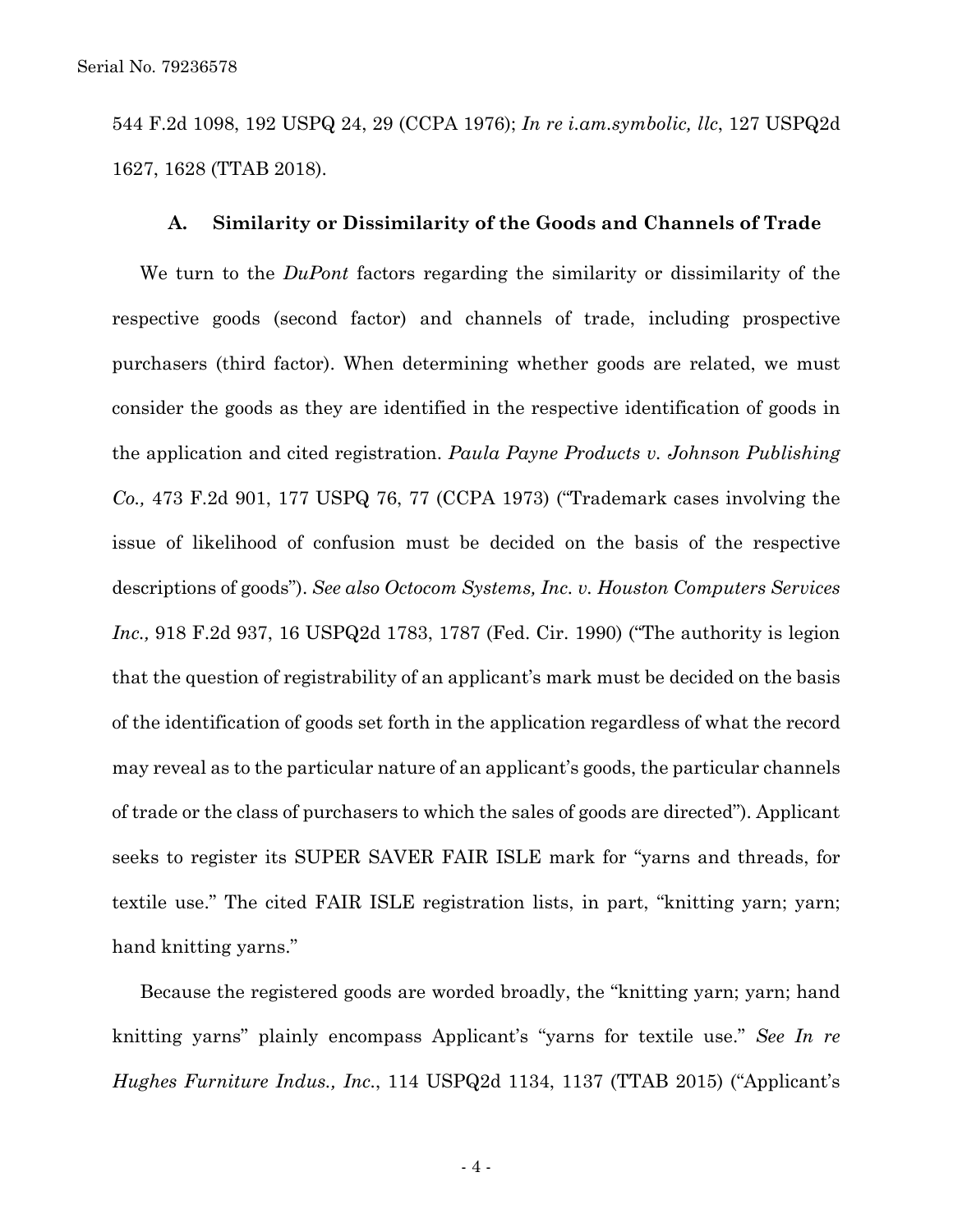broadly worded identification of 'furniture' necessarily encompasses Registrant's narrowly identified 'residential and commercial furniture.'"); *Jansen Enterprises Inc. v. Rind*, 85 USPQ2d 1104, 1108 (TTAB 2007) (petitioner's "restaurant services" encompass respondent's "restaurant services featuring bagels as a main entrée"). The goods are in part legally identical. It is not necessary that we find a likelihood of confusion between all of the registered goods and all the goods listed in the application. It is sufficient if likelihood of confusion is established for any item encompassed by the identification of goods in a particular class in the application. *Tuxedo Monopoly, Inc. v. Gen. Mills Fun Grp.*, 648 F.2d 1335, 209 USPQ 986 (CCPA 1981); *In re i.am.symbolic, llc*, 116 USPQ2d 1406, 1409 (TTAB 2015). This *DuPont* factor weighs in favor of finding a likelihood of confusion.

Furthermore, where, as here, Applicant's and Registrant's goods are in part legally identical, we must presume that the channels of trade and classes of purchasers for those goods are the same. *See In re Viterra Inc.*, 671 F.3d 1358, 101 USPQ2d 1905, 1908 (Fed. Cir. 2012) (even though there was no evidence regarding channels of trade and classes of consumers, the Board was entitled to rely on this legal presumption in determining likelihood of confusion); *Genesco Inc. v. Martz*, 66 USPQ2d 1260, 1268 (TTAB 2003) ("Given the in-part identical and in-part related nature of the parties' goods, and the lack of any restrictions in the identifications thereof as to trade channels and purchasers, these clothing items could be offered and sold to the same classes of purchasers through the same channels of trade"). The third *DuPont* factor also favors a likelihood of confusion.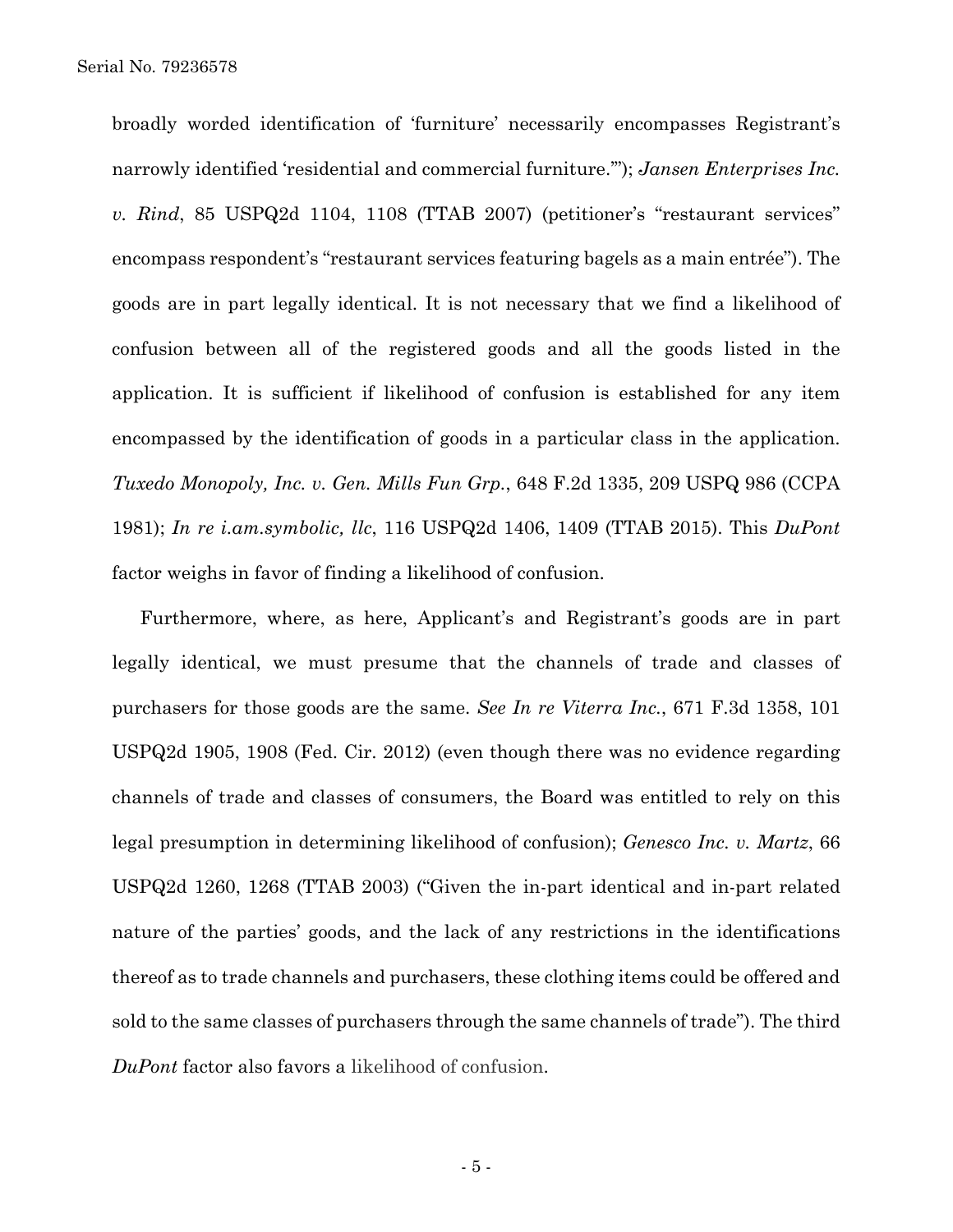The legal identity (in part) of Applicant's and Registrant's goods and their overlapping channels of trade and classes of consumers not only weigh in favor of finding a likelihood of confusion, but also reduce the degree of similarity between the marks necessary to find a likelihood of confusion. *In re Viterra*, 101 USPQ2d at 1908; *In re Bay State Brewing Co.,* 117 USPQ2d 1958, 1960 (TTAB 2016).

#### **B. Strength of the Registered Mark**

The fifth *DuPont* factor is the "fame" or strength of the prior mark. *DuPont*, 177 USPQ at 567. In determining the strength of a mark, we consider both inherent strength, based on the nature of the mark itself, and, if evidence is submitted (which it was not in this case), commercial strength, based on recognition in the relevant market. *In re Chippendales USA Inc.*, 622 F.3d 1346, 96 USPQ2d 1681, 1686 (Fed. Cir. 2010) ("A mark's strength is measured both by its conceptual strength (distinctiveness) and its marketplace strength (secondary meaning)."). "In order to determine the conceptual strength of the cited mark, we evaluate its intrinsic nature, that is, where it lies along the generic-descriptive-suggestive-arbitrary (or fanciful) continuum of words." *In re Davia*, 110 USPQ2d 1810, 1815 (TTAB 2014).

We acknowledge the inherent weakness of a mark registered on the Supplemental Register. *In re Bush Bros. & Co.*, 884 F.2d 569, 12 USPQ2d 1058, 1059 n.2 (Fed. Cir. 1989) ("Registration on the Supplemental Register is not evidence of ownership, validity, or the exclusive right to use."). Because Section 23 of the Trademark Act requires marks registered on the Supplemental Register to be "capable of distinguishing applicant's goods or services," we cannot automatically attribute to the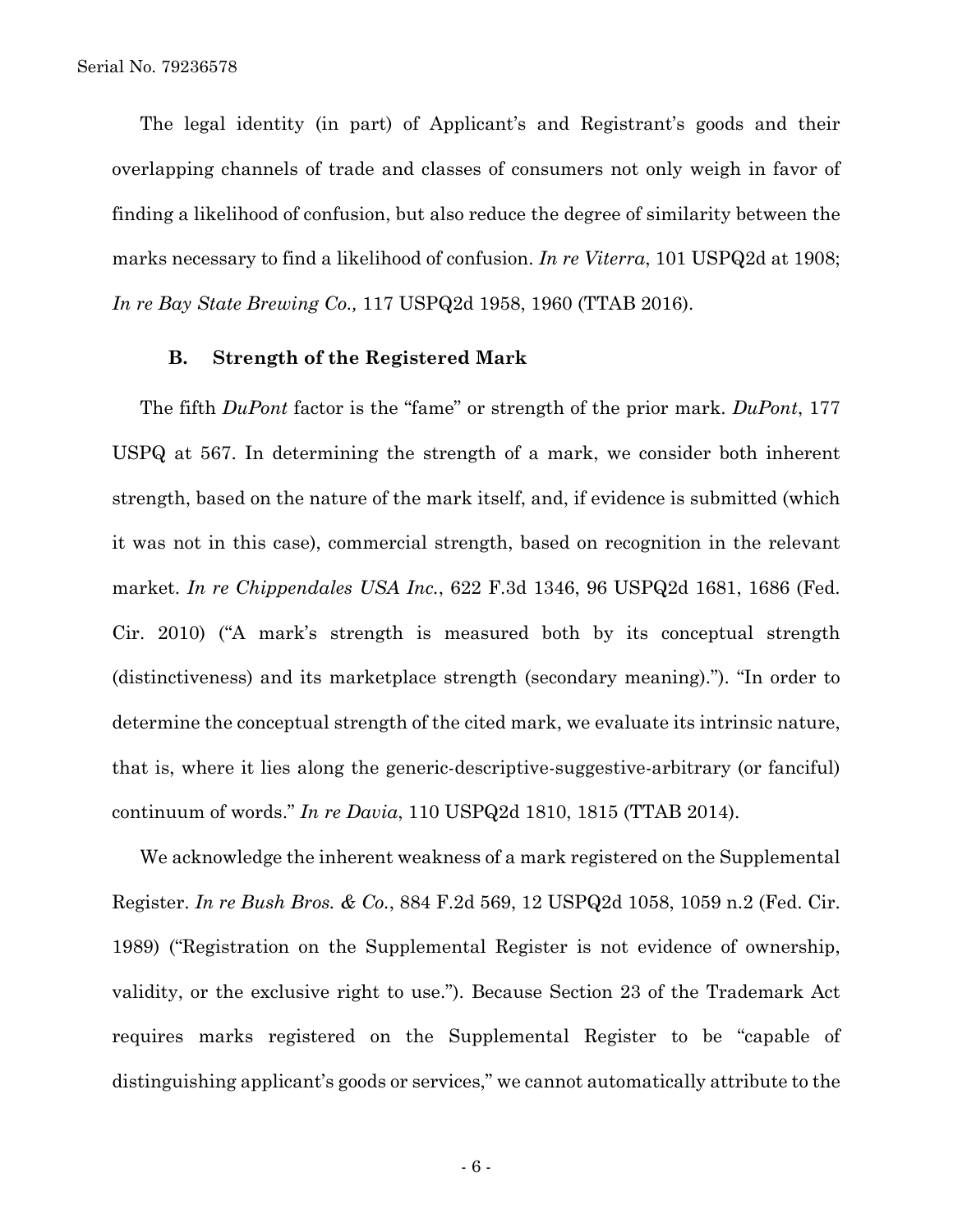$\overline{a}$ 

term FAIR ISLE the degree of descriptiveness equivalent to that of a generic word. 15 U.S.C. § 1091; *In re The Clorox Co.*, 198 USPQ at 340. Rather, we must place the registered mark along the descriptive-generic continuum. *In re Morinaga Nyugyo Kabushiki Kaisha*, 120 USPQ2d at 1743-44 ("Most marks are on the Supplemental Register because they are descriptive, and the weaker the mark on the fanciful to generic continuum, the less its ability to preclude registration of a similar mark under Section  $2(d)$ .").

The term FAIR ISLE is defined as "a style of knitting originating in the Shetland Islands that is characterized by bands of multicolored geometric patterns" and "also an article of clothing knitted in this style."3 In support of the requirement for a disclaimer of FAIR ISLE in Applicant's mark, the Examining Attorney submitted a Wikipedia article explaining that the term FAIR ISLE describes a traditional knitting technique named after one of the Shetland islands in Scotland and used to create patterns with multiple colors, and any knitting where stitches are knitted alternately in various colors; an article from a knitting blog showing Applicant's goods under the SUPER SAVER FAIR ISLE mark; and webpages from two online stores, one for knitting supplies and one for clothing, using the term FAIR ISLE to refer to

<sup>3</sup> https://www.merriam-webster.com/dictionary/Fair%20Isle. Merriam-Webster, https:// www.merriam-webster.com/ (4/15/20). The Board may take judicial notice of dictionary definitions, including online dictionaries that exist in printed format. *In re Cordua Rests. LP*, 110 USPQ2d 1227, 1229 n.4 (TTAB 2014), *aff'd*, 823 F.3d 594, 118 USPQ2d 1632 (Fed. Cir. 2016).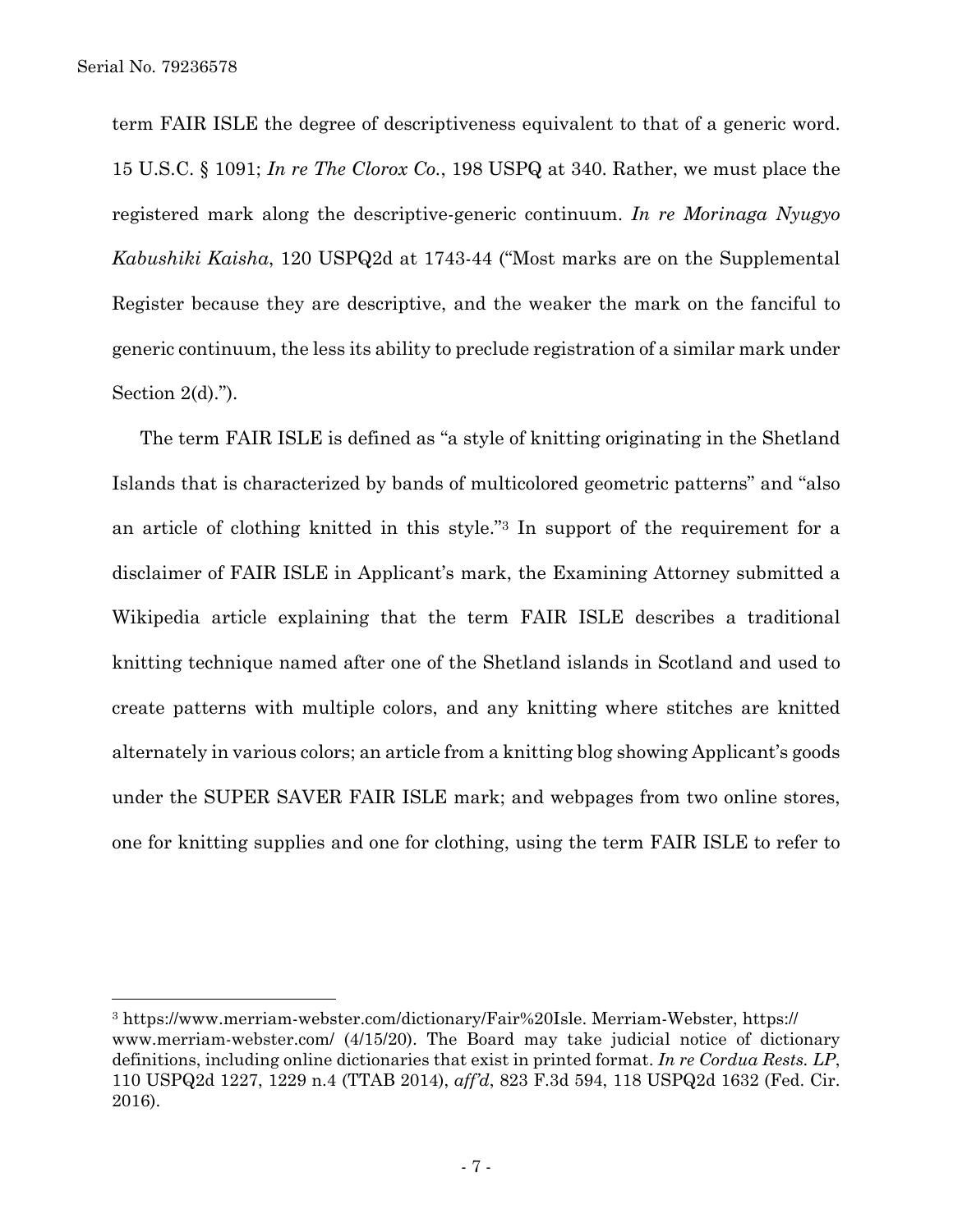## Serial No. 79236578

# a knitting pattern.4 Examples of the use of FAIR ISLE for knitting supplies and knit

## goods are shown below:

same Super Saver you love now comes in new and exciting prints. New Fair Isle prints magically appear as you stitch - no need to change color: one skein does to all cared for swe s. throws and accessories.



Super Saver Fair Isle is still a weight 4, 100% acrylic yarn. With 6 new color options you can create a variety of looks for your accessories.

*Figure 1 Applicant's SUPER SAVER FAIR ISLE yarn5*



<sup>4</sup> August 28, 2018 Office Action, TSDR 8-11 [pdf]. Citations to the application record are to downloaded pages from the USPTO's Trademark Status & Document Retrieval (TSDR) database.

<sup>5</sup> *Id.* at 9

 $\overline{a}$ 

<sup>6</sup> *Id*. at 10.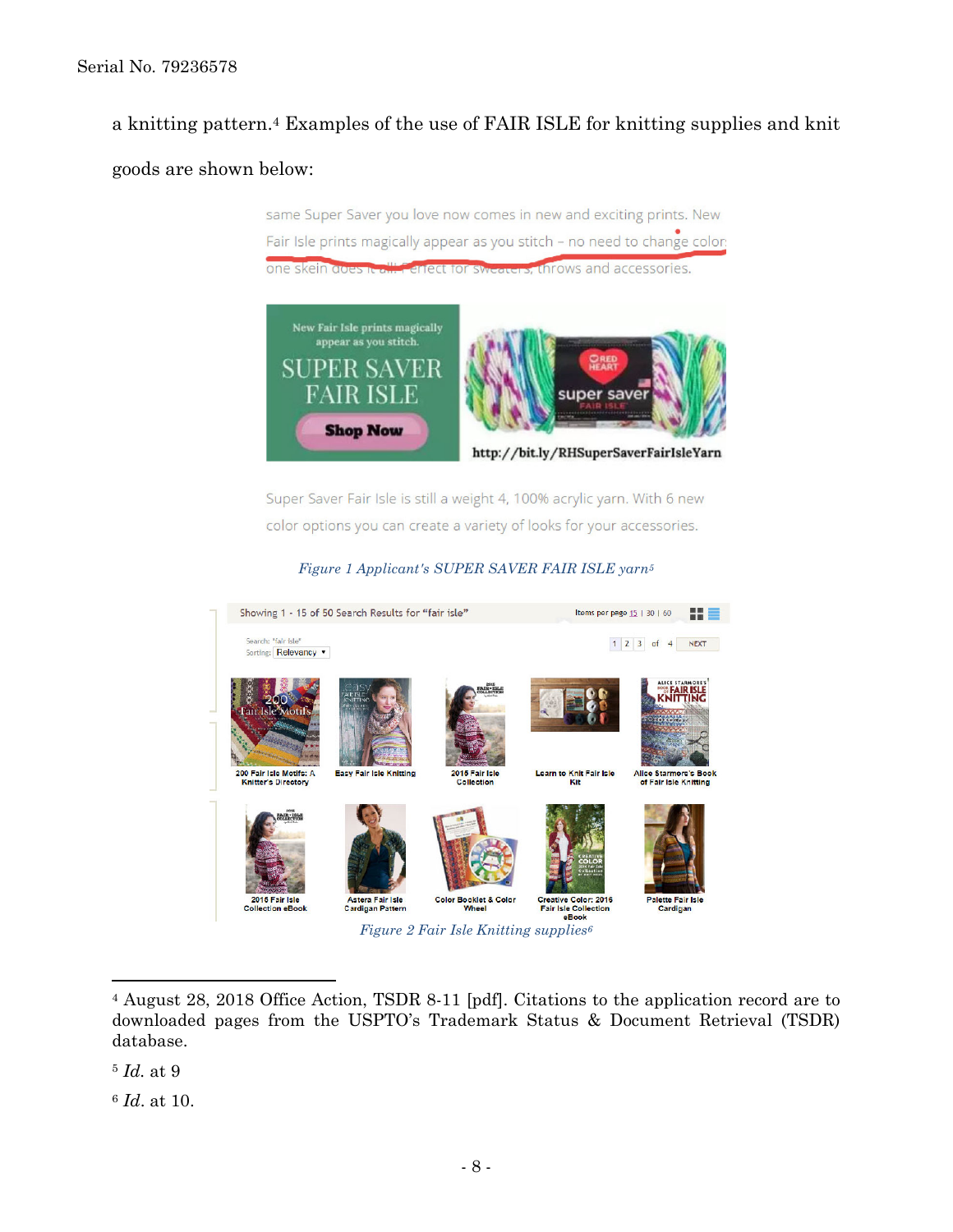

*Figure 3 Fair Isle sweater7*

In view of this record evidence, we find that as applied to the yarn featured in the cited registration, the mark FAIR ISLE is highly descriptive, and conceptually weak as applied to the registered goods. This *DuPont* factor weighs against finding a likelihood of confusion.

## **C. Similarity or Dissimilarity of the Marks**

We consider the similarity or dissimilarity of the marks in their entireties as to appearance, sound, connotation, and commercial impression. *See Palm Bay*, 73 USPQ2d at 1689. "Similarity in any one of these elements may be sufficient to find the marks confusingly similar." *In re Inn at St. John's, LLC*, 126 USPQ2d 1742, 1746 (TTAB 2018), *aff'd*, Slip Op. No. 18–2236 (Fed. Cir. Sept. 13, 2019) (mem) (*quoting In re Davia*, 110 USPQ2d at 1812). The proper focus is on the recollection of the average purchaser, who retains a general impression of trademarks*. In re Bay State Brewing* 

1

<sup>7</sup> Id. at 11.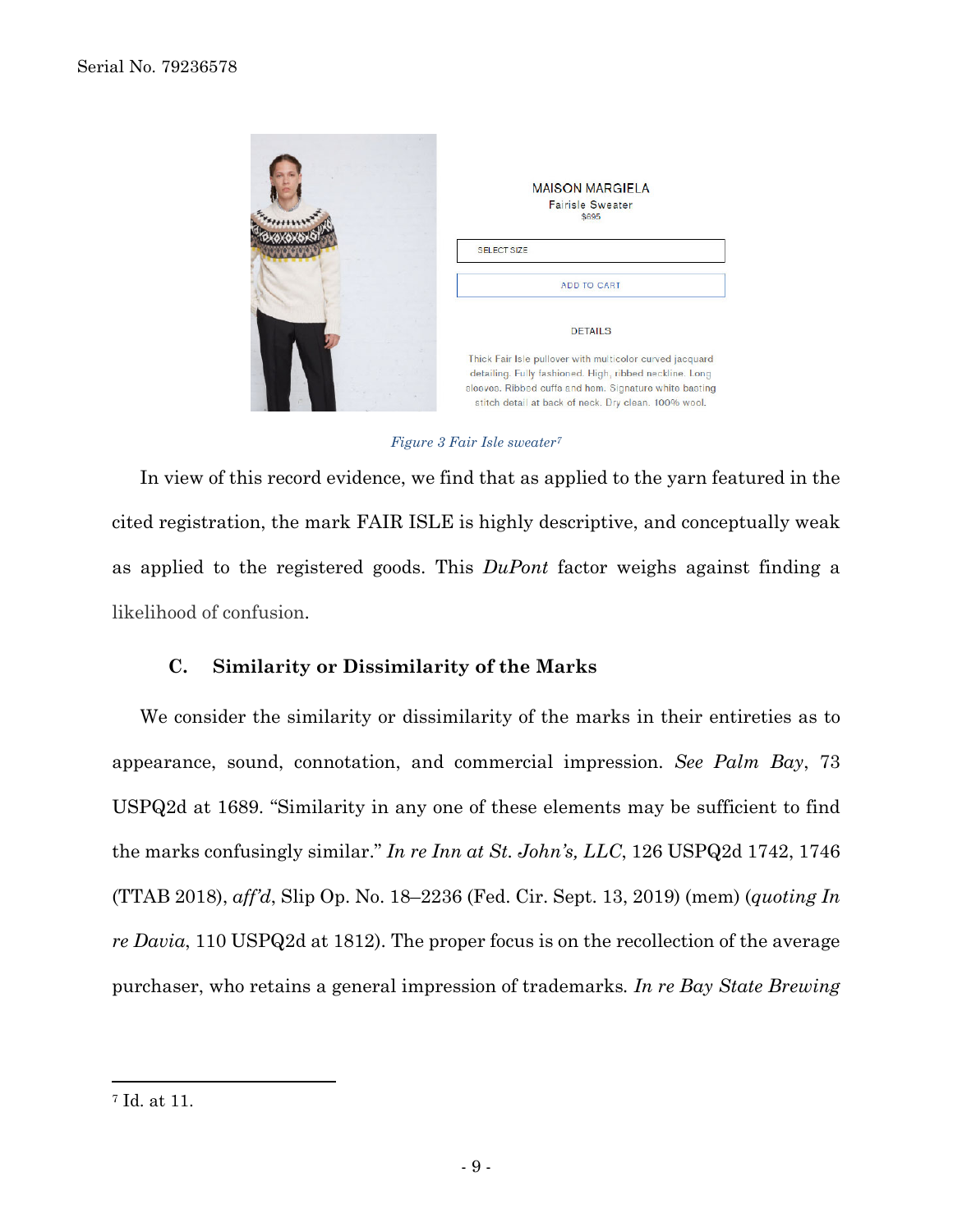*Co*., 117 USPQ2d at 1960 (*citing Spoons Rests. Inc. v. Morrison Inc.*, 23 USPQ2d 1735,

1741 (TTAB 1991), *aff'd per curiam*, 972 F.2d 1353 (Fed. Cir. 1992)).

The registered mark is FAIR ISLE, and Applicant's mark is SUPER SAVER FAIR ISLE. Applicant's mark includes a disclaimer of FAIR ISLE. It is well settled that disclaimed, descriptive matter may have less significance in likelihood of confusion determinations. *See In re Nat'l Data Corp.*, 753 F3d 1056, 224 USPQ 749, 752 ("Regarding descriptive terms, this court has noted that the 'descriptive component of a mark may be given little weight in reaching a conclusion on the likelihood of confusion.'"); *In re Code Consultants, Inc.*, 60 USPQ2d 1699, 1702 (TTAB 2001) (disclaimed matter is often "less significant in creating the mark's commercial impression").

In support of its argument that the term SUPER SAVER is inherently distinctive, and the dominant part of its mark, Applicant submitted copies of six prior Principal Register registrations for SUPER SAVER and SUPER SAVER-formative marks, summarized below<sup>8</sup>:

| Registration No. 1566021<br>issued 11/14/1989, renewed            | <b>SUPER SAVER</b>                                                   | handknitting yarn                    |
|-------------------------------------------------------------------|----------------------------------------------------------------------|--------------------------------------|
| Registration No.<br>4086820 issued 01/17/2012,<br>Sec. 8 accepted | <b>RED HEART SUPER</b><br><b>SAVER CHUNKY</b><br>(CHUNKY disclaimed) | yarns for knitting and<br>crocheting |
| Registration No.                                                  | <b>SUPER SAVER JUMBO</b>                                             | yarns and threads, for               |
| 5243416 issued 07/18/2017                                         | (JUMBO disclaimed)                                                   | textile use                          |
| Registration No.                                                  | <b>RED HEART SUPER</b>                                               | yarns and threads, for               |
| 5362126 issued 12/26/2017                                         | <b>SAVER STRIPES</b>                                                 | textile use                          |

<sup>8</sup> Applicant's July 23, 2019 Response, TSDR 13-32

 $\overline{a}$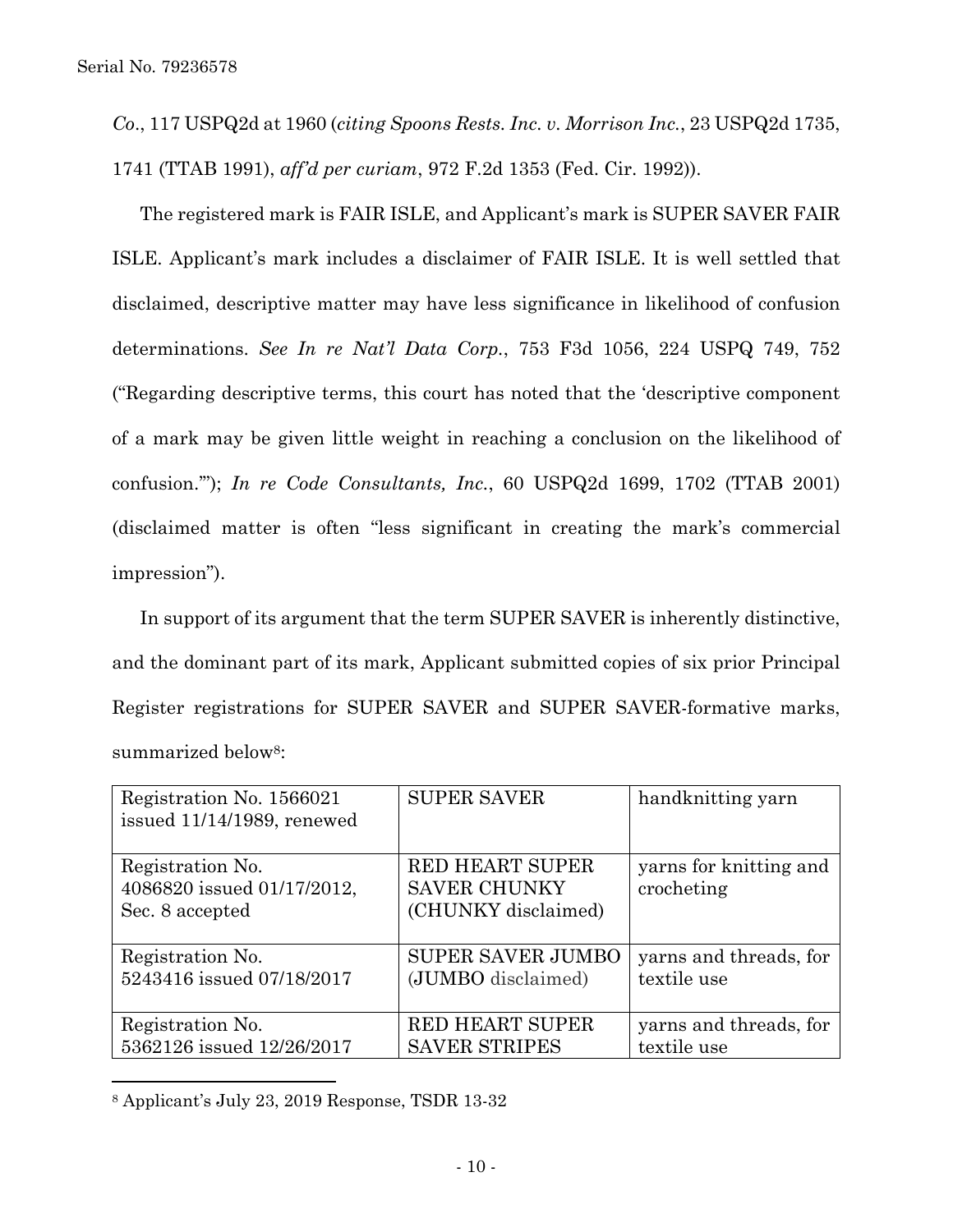l

|                                               | (STRIPES disclaimed)                                               |                                       |
|-----------------------------------------------|--------------------------------------------------------------------|---------------------------------------|
| Registration No.<br>5362127 issued 12/26/2017 | <b>RED HEART SUPER</b><br><b>SAVER OMBRE</b><br>(OMBRE disclaimed) | yarns and threads, for<br>textile use |
| Registration No.<br>5790438 issued 07/02/2019 | <b>SUPER SAVER</b><br><b>POOLING</b><br>(POOLING disclaimed)       | yarns and threads, for<br>textile use |

The Examining Attorney does not dispute that the term SUPER SAVER in Applicant's mark SUPER SAVER FAIR ISLE is inherently distinctive. Instead, the Examining Attorney contends that Applicant's prior registrations establish that SUPER SAVER is Applicant's house mark, and cites the general rule that an applicant's addition of its house mark to one of two otherwise similar marks will not avoid a likelihood of confusion between the marks.9 *See In re Mighty Leaf Tea*, 601 F.3d 1342, 94 USPQ2d 1257, 1260 (Fed. Cir. 2010); *General Mills Inc. v. Fage Dairy Proc. Ind. SA*, 100 USPQ2d 1584, 1601 (TTAB 2011), *judgment set aside, opinion not vacated* 110 USPQ2d 1679 (TTAB 2014).

An exception to this general rule, not discussed by the Examining Attorney, applies when a mark is so highly suggestive or descriptive that the addition of a house mark to the same or highly similar mark renders the two marks sufficiently distinguishable to avoid a likelihood of confusion. *See Food Specialty Co. v. Kal Kan Foods, Inc.*, 487 F.2d 1389, 180 USPQ 136 (CCPA 1973) (no likelihood of confusion

<sup>9 9</sup> TTABVUE 7. TTABVUE refers to the Board's electronic docket, the location on the USPTO website where the publicly viewable trial record and briefs can be found. The first number is the docket entry and the second, if applicable, is the page within the entry.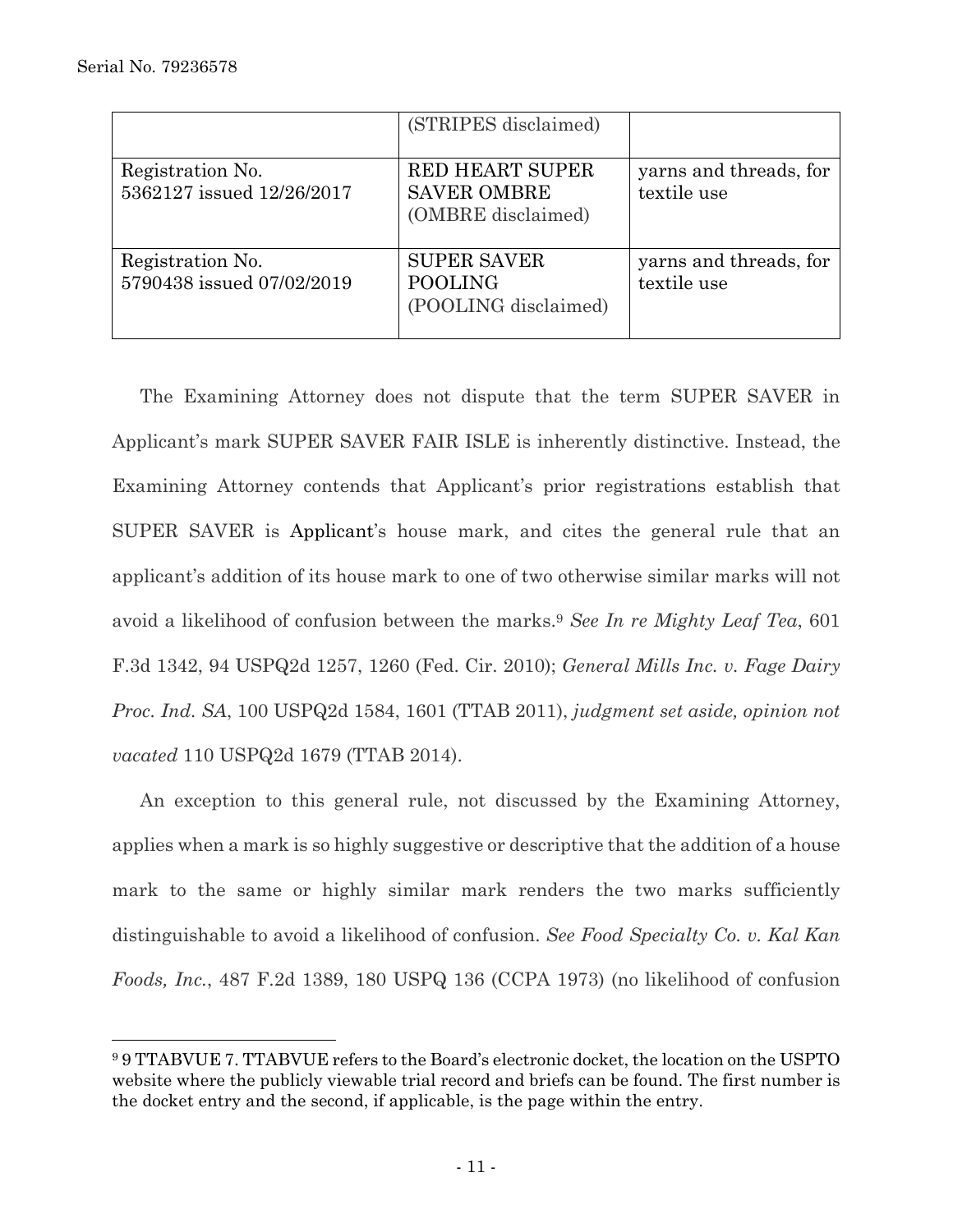between KAL KAN KITTY STEW and KITTY for cat food); *Top Tobacco LP v. North Atlantic Operating Co.*, 101 USPQ2d 1163 (TTAB 2011) (no likelihood of confusion between ZIG ZAG CLASSIC AMERICAN BLEND and CLASSIC CANADIAN); *Rocket Trademarks Pty Ltd. v Phard S.p.A.*, 98 USPQ2d 1066 (TTAB 2011) (no likelihood of confusion between ZU ELEMENTS (stylized) and ELEMENTS); *Bass Pro Trademarks, L.L.C. v. Sportsman's Warehouse, Inc.*, 89 USPQ2d 1844 (TTAB 2008) (no likelihood of confusion between BASS PRO SHOPS SPORTSMAN'S WAREHOUSE and design and SPORTSMAN'S WAREHOUSE); *Knight Textile Corp. v. Jones Investment Co.*, 75 USPQ 1313 (TTAB 2005) (no likelihood of confusion between NORTON MCNAUGHTON ESSENTIALS and ESSENTIALS); *In re Shawnee Milling Co*., 225 USPQ 747 (TTAB 1985) (no likelihood of confusion between ADOLPH'S GOLD'N CRUST and design and GOLDEN CRUST); *In re S.D. Fabrics, Inc.*, 223 USPQ 54 (TTAB 1984) (no likelihood of confusion between DAN RIVER DESIGNER FABRICS and design and DESIGNERS/FABRIC (stylized)); and Trademark Manual of Examining Procedure (TMEP) § 1207.01(b)(iii) (2019).

The cases cited by the Examining Attorney in support of her position that the marks are similar are distinguishable.10 The common element in each of those cases is distinctive, unlike in the instant case where the common term is highly descriptive. *See In re Fiesta Palms LLC*, 85 USPQ2d 1360 (TTAB 2007) (likelihood of confusion between CLUB PALMS MVP and MVP); *In re Chica, Inc.*, 84 USPQ2d 1845 (TTAB 2007) (likelihood of confusion between CORAZON BY CHICA and CORAZON); *In re* 

 $\overline{a}$ 

<sup>10 9</sup> TTABVUE 6-7.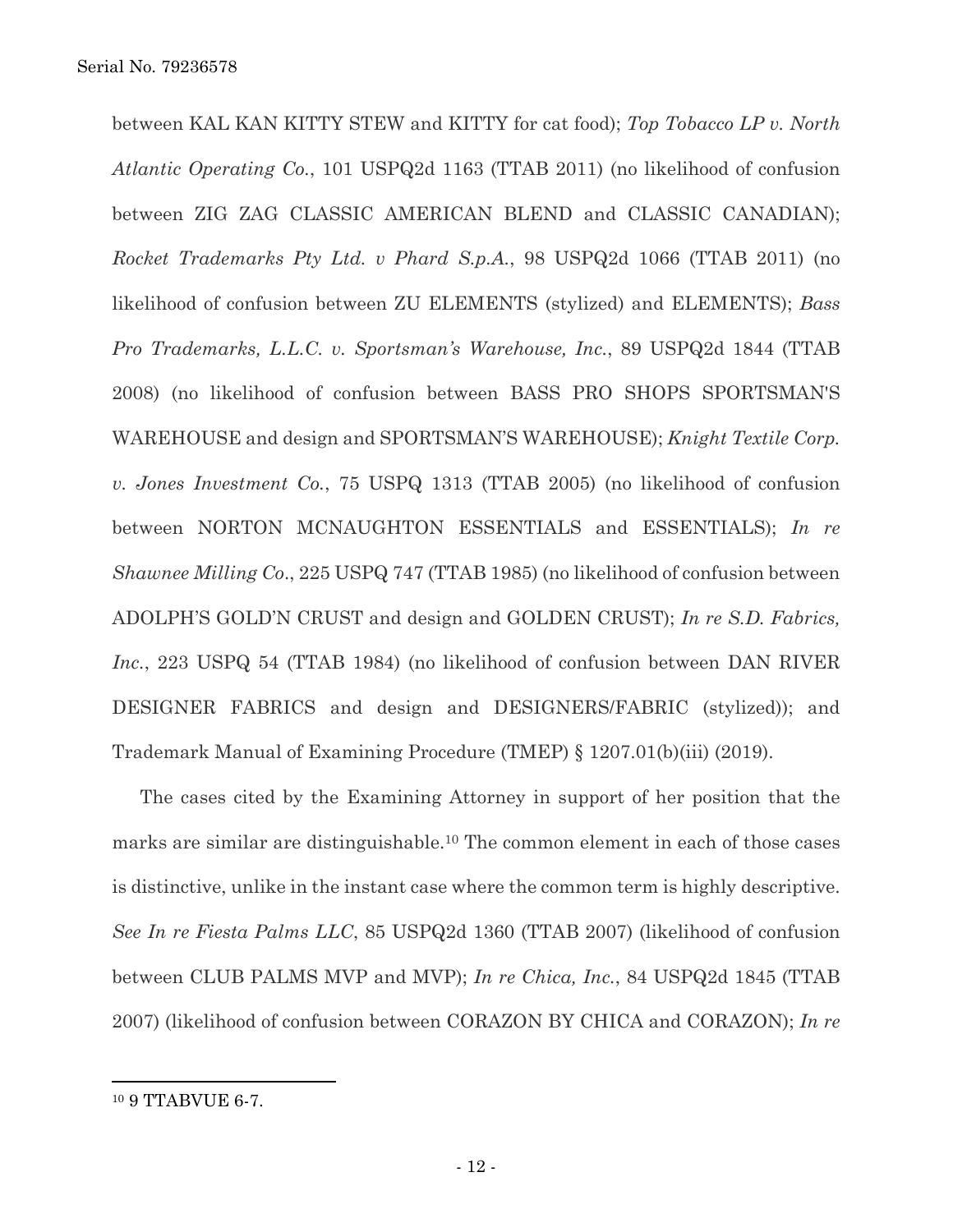*Christian Dior, S.A.*, 225 USPQ 533 (TTAB 1985) (likelihood of confusion between LE CACHET DE DIOR and CACHET).11

The Examining Attorney also argues that, even if the registered mark is considered a weak mark, "such marks are still entitled to protection against registration by a subsequent user of the same or similar marks for the same or closely related goods or services."12 However, the question is whether Applicant's mark is sufficiently similar. The degree of protection to be accorded the registered mark is circumscribed by its weakness. We have found the registered mark FAIR ISLE to be highly descriptive, and conceptually weak as applied to the registered goods, which means it is entitled to a narrow scope of protection. To treat Applicant's mark SUPER SAVER FAIR ISLE as "the same or similar" to the registered mark FAIR ISLE merely on the basis of these words would give the cited registration a much greater scope of protection than it is entitled to have.

In comparing the two marks in their entireties, we find that the dominant term in Applicant's mark is the term SUPER SAVER, and not the descriptive and disclaimed term FAIR ISLE. Not only is the term SUPER SAVER inherently distinctive, but it has the prominent first position in Applicant's mark. *See Presto* 

 $\overline{a}$ 

<sup>11</sup> *See also Wella Corp. v. Cal. Concept Corp*., 558 F.2d 1019, 94 USPQ 419, 422 (CCPA 1977) (finding CALIFORNIA CONCEPT and surfer design and CONCEPT confusingly similar); *Coca-Cola Bottling Co. v. Jos. E. Seagram & Sons, Inc.*, 526 F.2d 556, 188 USPQ 105, 106 (CCPA 1975) (finding BENGAL LANCER and design and BENGAL confusingly similar); *In re Integrated Embedded*, 120 USPQ2d 1504, 1513 (TTAB 2016) (finding BARR GROUP and BARR confusingly similar); *In re Mr. Recipe, LLC*, 118 USPQ2d 1084, 1090 (TTAB 2016) (finding JAWS DEVOUR YOUR HUNGER and JAWS confusingly similar).

<sup>12 9</sup> TTABVUE 8.